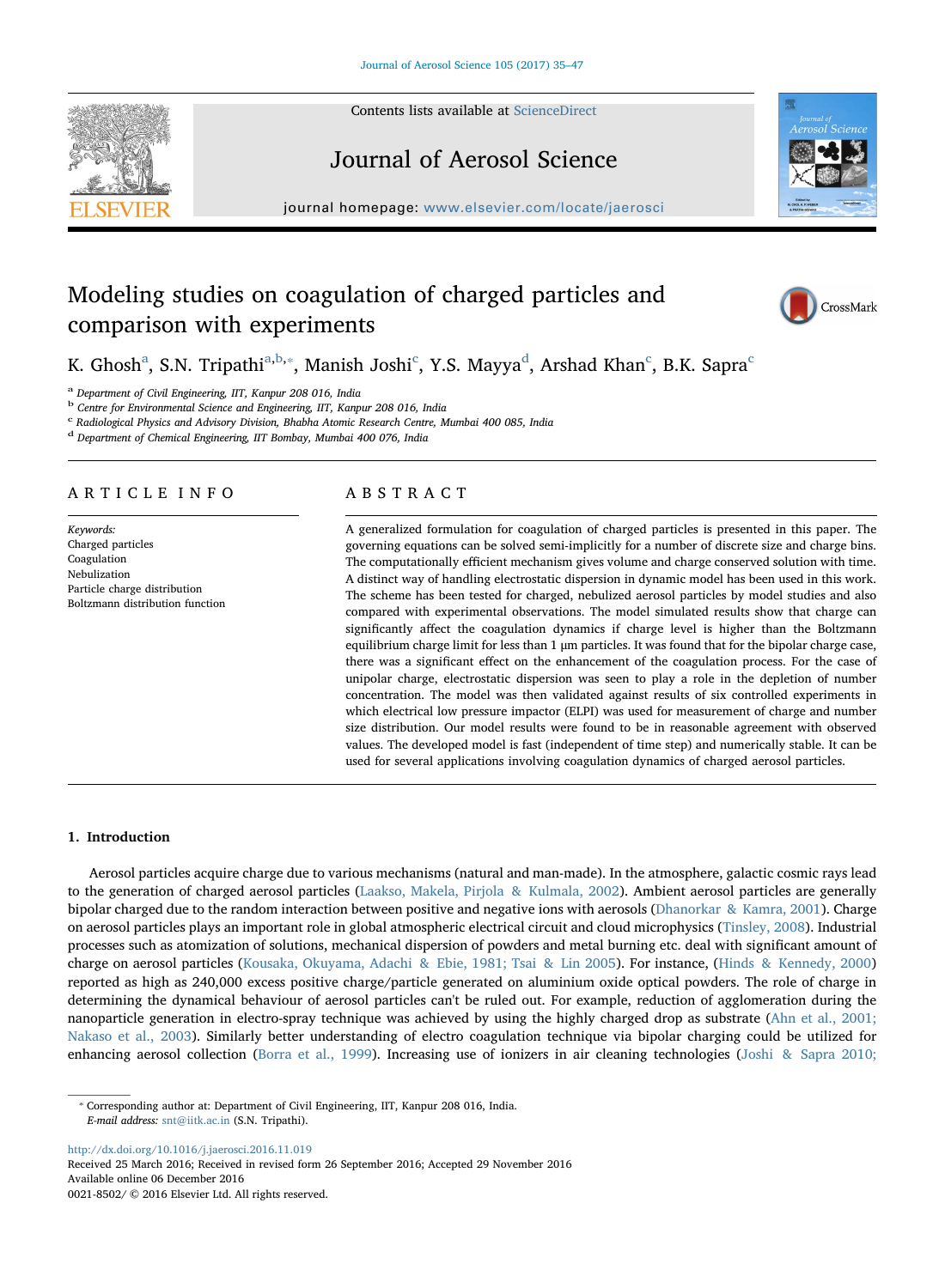| Nomenclature                             |                                                  |                      | particles                                                                        |
|------------------------------------------|--------------------------------------------------|----------------------|----------------------------------------------------------------------------------|
|                                          |                                                  | T                    | temperature                                                                      |
| (i,j)                                    | size classes of model input particles            | t                    | coagulation time                                                                 |
| (l,m)                                    | charge categories for model input particles      | U                    | volume of particle                                                               |
| A                                        | Hamaker constant                                 | $u^*$                | frictional velocity                                                              |
| A <sub>chamber</sub> area of the chamber |                                                  | $V_{chamber}$        | chamber volume                                                                   |
|                                          | $A_{top,side,floor} \hspace{0.2cm}$ surface area | $v_E$                | velocity due to electrical effect                                                |
| С                                        | concentration of particle                        | $v_{\rm g}$          | gravitational settling velocity                                                  |
| $C_c$                                    | Cunningham correction factor                     | $v_{ki}$             | kinematic viscosity                                                              |
| D                                        | diffusion coefficient of particles               | $V_{top,side,floor}$ | deposition velocities on surfaces                                                |
| $d_a$                                    | diameter of air                                  | $\boldsymbol{z}$     | elementary charge on particles                                                   |
| $d_f$                                    | fan diameter                                     | $Z_p$                | electrical mobility of charged particles                                         |
| $d_{p}$                                  | diameter of particle                             |                      |                                                                                  |
| $d_s$                                    | stopping distance                                | <b>Greek</b> letters |                                                                                  |
| e                                        | elementary charge (Coulombs)                     |                      |                                                                                  |
|                                          | particle volume fraction                         | $\alpha$             | correction factor due to charge                                                  |
| K                                        | Boltzmann constant                               | β                    | coagulation coefficient                                                          |
| k                                        | size classes of new particles                    |                      | $\delta_{l,m},\,\delta_{l+m,Q}$ Kronecker delta function with respect to charges |
| $\boldsymbol{N}$                         | fan speed                                        | $\epsilon_0$         | permitivity of free space                                                        |
| $N_C$                                    | number of charge bin                             | $\epsilon_r$         | dielectric constant of species                                                   |
| $N_S$                                    | number of size bin                               | $\epsilon_{t}$       | turbulent energy dissipation rate                                                |
| Q                                        | new charge categories after charge coagulation   | η                    | dynamic viscosity                                                                |
| $R_{i,j}$                                | summation between two colliding particle radius  | λ                    | particle deposition rate                                                         |
| $R_i$                                    | radius of particles size class i                 | $\phi(r_m)$          | collision potential due to charge on particles                                   |
| $R_i$                                    | radius of particles size class j                 | $\rho_P$             | density of particles                                                             |
| $r_m$                                    | distance between the centers of the colliding    |                      |                                                                                  |

Grinshpun, Adhikari, Honda, Kim, Toivola, Rao & Reponen, 2007) and potent applications for advanced aerosol generation techniques e.g. Electro Hydro Dynamic Atomization (EHDA) (Erven et al., 2005) and glowing wire induced nano-aerosol generation (Khan et al., 2014) also calls for study of charged particles and the possible effect on coagulation dynamics. In another direction, extension of models (Mayya & Sapra, 2004) involving charged particle coagulation could be a crucial step towards better understanding of the governing processes.

Coagulation process is one of the important phenomena of aerosol particle growth. Charge on aerosol particles can affect particle coagulation significantly. For unipolar charged aerosol particles, the coagulation process is suppressed by electrostatic repulsion force. Whereas for bipolar charged particles, coagulation process is enhanced due to several electrical forces like Coulomb attraction force, ion-induced Van der Waal's force and image force. Several experimental studies have investigated the effect of charge on characteristics and dynamics of aerosol particles (Ellasson, Egli, Ferguson & Jodeit 1987; Dhanorkar & Kamra, 2001; Simones et al., 2014; Simones and Loyalka, 2015). Development of coagulation dynamic equation incorporating charge effects started with the work of (Zebel, 1958), who first combined diffusion and coulomb attractions. Fuchs further extended theoretical developments by including free molecular effects (Fuks, 1989). Adachi et al. (1981) developed a two dimensional sectional model for coagulation of charged, mono-dispersed aerosol particles using charge kernels for Coulomb attraction force and image force demonstrating higher depletion rates for the case of bipolar charged particles. Xiong et al. (1992) and Fujimoto et al. (2003) showed that the unipolar charge can reduce the particle growth and also narrow the particle size distribution when electrical dispersion is neglected. Laakso et al. (2002) developed a module for coagulation of charged particles, which is considered as the standard model for atmospheric applications around the world. It is based on the latest charge coagulation kernels (Coulomb force, Image force and ion-induced Vander Waal's force) for collision between multi-sized and multi-charged aerosol particles. Till date, many theoretical coagulation models have been developed based on methods like moment moment (Friedlander, 1983), spline (Gelbard and Seinfeld, 1978) modal (Whitby & McMurry, 1997), sectional (Gelbard & Seinfeld, 1980), Monte-Carlo (Smith, Lee & Matsoukas, 1999) etc. Among these the most accurate method, which is widely used today, is the sectional method. Apart from these, various numerical schemes have also been adopted for developing faster and more accurate coagulation models (Williams & Loyalka). Methods based on sectional method (Vemury, Janzen & Pratsinis, 1997; Laakso et al., 2002) and moment method (Park, Lee, Shimada & Okuyama 2005) mostly were computationally intensive. At present, widely accepted model for coagulation process is the one described by Jacobson, Turco, Jensen and Toon (1994) providing a non-iterative and volume conserved solution.

Models developed for solving charged particle coagulation equation are generally based on several assumptions with respect to size of initial particles, charge level, coagulation kernel etc. Incorporation of size dependent background deposition and electrostatic dispersion in coagulation dynamics, becomes crucial when charge effects supplement the deposition dynamics. For such cases, coagulation and wall loss together forms a formidable part of aerosol dynamic equation (McMurry & Rader, 1985; Shimada et al., 1989; Alonso & Alguacil, 2007). A way of combining electrical repulsion was earlier proposed by Mayya et al. (2004) in the context of air cleaning applications. However it has never been incorporated as a part of aerosol dynamical equation and has never been numerically examined. Despite the wide availability of computational data and models, there are very few studies which focuses on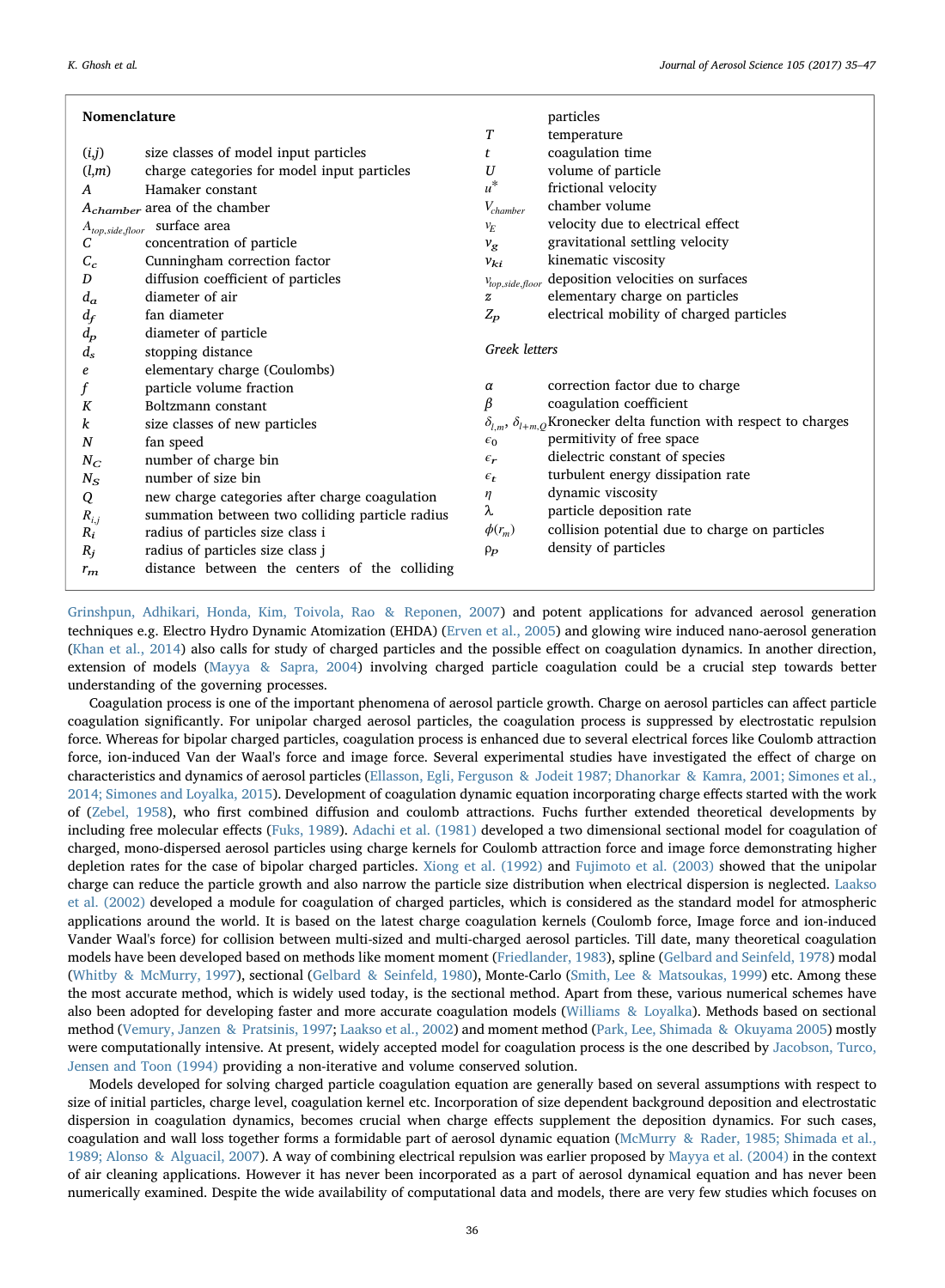generating precise experimental data and validating models for charged particle coagulation. This is due to the limitation of measuring charge levels and their microscopic changes during experiments. Some indirect methods like electrostatic deposition have been used by Jiang, Lee and Biswas (2007) and Fujimoto et al. (2003). However, in recent times, the nanometer aerosol differential mobility analyzer (Nano-DMA) (Chen et al., 1998; Lee et al., 2005) and electrical low pressure impactor (ELPI) (Keskinen, Pietarinen & Lehtimaki, 1992) have been used for charge measurements. But in a scenario such as coagulation, the charge distribution changes too fast and performing on-line mobility analysis becomes virtually impossible. On the other hand, although ELPI measures the average charge on individual stages, its capability to measure the charge and number size distributions at high frequencies can be utilized for above mentioned scenarios. Aerosol generated from atomization can be used to understand the impact of charge on the dynamical behavior particularly for chamber applications (Adachi, Okuyama & Kousaka, 1981; Tsai, Lin, Deshpande & Liu, 2005). It is always interesting and useful to study the significance of incorporating (or ignoring) charge in coagulation processes for aerosol growth and dynamics models.

In the present study, we have developed a discrete sectional coagulation model for charged particles where every size category is divided into several charge categories. Computational modification was made so as to formulate a dynamic semi implicit scheme providing volume and charge conserved solution in optimal time. For background deposition, we used (Crump & Seinfeld, 1981) model and fan model (Shimada et al., 1989). Which is similar as described in Sapra et al. (2008). Electrostatic dispersion (important for unipolar charged particles) has been added as an additional deposition velocity term modifying these approaches. The model includes the latest coagulation kernels and it is well adjustable, for investigation of charge particle coagulation process in the atmosphere as well as in chamber experiments. Coagulation of unipolar and bipolar charge particles with Boltzmann/bipolar charge distribution was studied as a test run for the model. For validation, we carried out experiments with atomized NaCl aerosol in controlled closed chamber condition. Measurements made using ELPI in terms of number concentration and number (and charge) size distribution were used for comparisons with theoretical predictions. Measured parameter (including charge) during the experiment assisted in initial parameterization and the background deposition calculation for the model. The model developed under this work can be used as a standalone as well as coupled module for applications oriented towards aerosol growth and dynamics.

#### 2. Model description

#### 2.1. Equation for coagulation of charged particles

The dynamic equation describing behavior of charged aerosol particles under the action of coagulation and other loss terms (including electrostatic dispersion) can be expressed as (1) (Oron & Seinfeld, 1989; Fujimoto et al., 2003).

$$
\frac{\partial C(p, U, t)}{\partial t} = \frac{1}{2} \sum_{q=-\infty}^{\infty} \int_{0}^{U} \beta_{U-\overline{U},\overline{U}}^{p-q,q} C(p-q, U-\overline{U}, t) C(q, \overline{U}) d\overline{U} - C(p, U) \sum_{q=-\infty}^{\infty} \int_{0}^{\infty} \beta_{U,\overline{U}}^{p,q} C(q, \overline{U}) d\overline{U} - \lambda(p, U, t) C(p, U, t) \tag{1}
$$

Left-hand side of this equation is the rate of change of number concentration of particles of volume  $U$  having  $p$  elementary charges. The first two terms on the right-hand side of (1) corresponds to the formation and loss of particle of volume U and charge p due to coagulation. The last term accounts for the depositional losses due to diffusion, gravitational settling and electrostatic dispersion (Crump & Seinfeld, 1981; Fuchs, 1964) and (Adachi et al., 1981). This term was formulated by using fan model similar to the approach used in Sapra et al. (2008). For a rectangular closed chamber of volume  $V_{chamber}$  loss rate can be calculated using the deposition velocities towards different surfaces as shown below.

$$
\lambda(p, U, t) = [A_{top}v_{top}(p, U, t) + A_{floor}(p, U, t) + A_{side}v_{side}(p, U, t)]/V_{chamber}
$$
\n(2)

where  $\lambda$  is the particle deposition rate;  $A_{top}$ ,  $A_{floor}$  and  $A_{side}$  are the surface areas of the top, floor and walls of the rectangular chamber;  $v_{top}$ ,  $v_{floor}$  and  $v_{side}$  are the deposition velocities of particles calculated at respective portions of the chamber. Corresponding  $v_{side}$ ,  $v_{top}$  and  $v_{floor}$  are given by

$$
v_{side}(p, U, t) = \frac{u^* + v_E}{1 + \frac{u^*}{v_E} \left[1 - exp\left\{-\frac{v_E}{D}cot^{-1}\left(\frac{d_s}{\delta}\right)\right\}\right]}
$$
(3)

$$
v_{top}(p, U, t) = \frac{u^* - v_g + v_E}{1 + \frac{u^*}{v_E - v_g} \left[ 1 - exp\left\{-\delta \frac{v_E - v_g}{D} cot^{-1} \left(\frac{d_s}{\delta}\right) \right\} \right]}
$$
(4)  

$$
v_{floor}(p, U, t) = \frac{u^* + v_g + v_E}{1 + \frac{u^*}{v_E + v_g} \left[ 1 - exp\left\{-\delta \frac{v_E + v_g}{D} cot^{-1} \left(\frac{d_s}{\delta}\right) \right\} \right]}
$$
(5)

where  $v_E$  is the electrical drift velocity (accounting for enhanced deposition as an effect of charge on aerosol particle), described as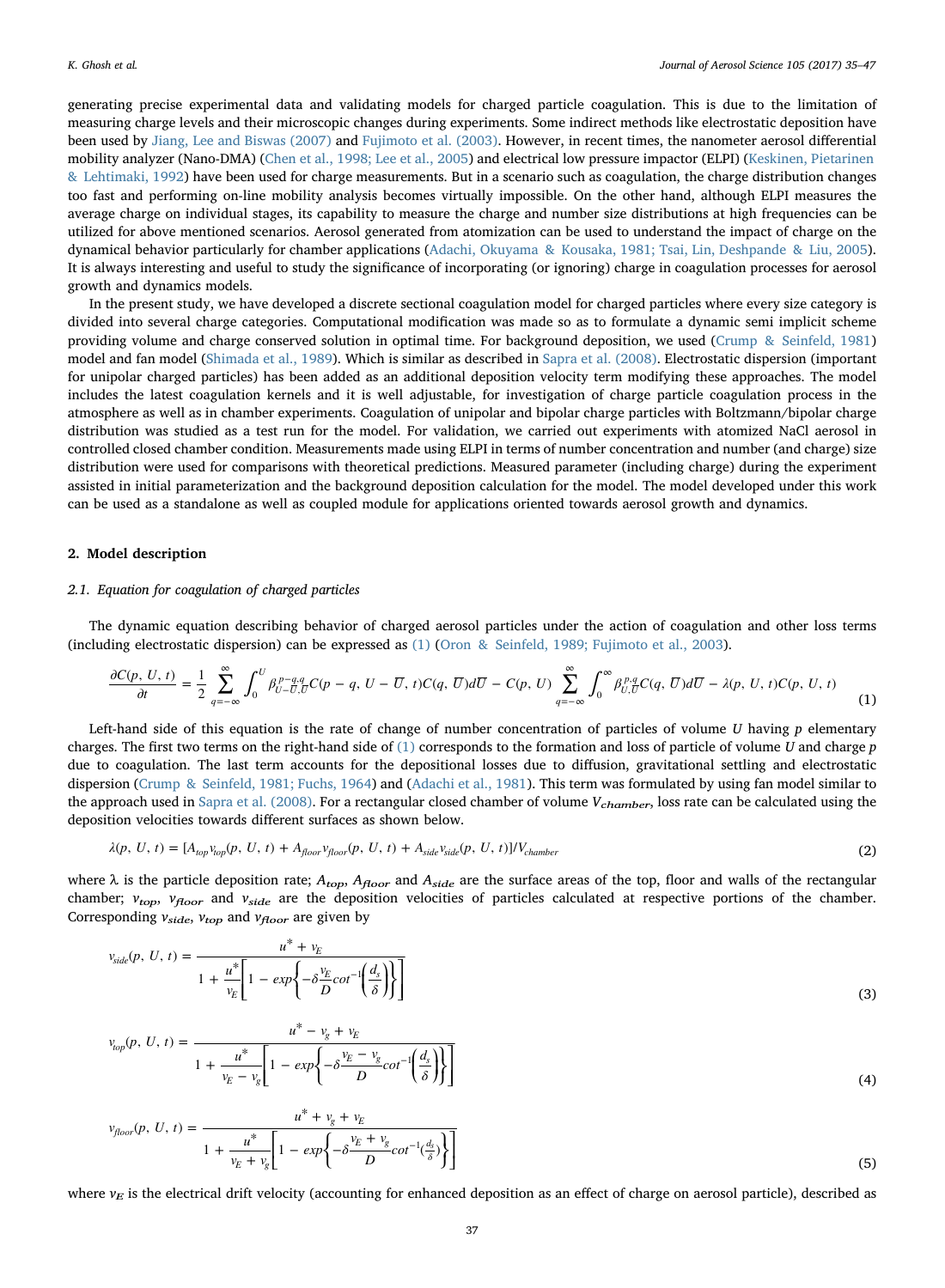$$
v_E = \frac{V_{chamber}}{A_{chamber} \epsilon_0} Z_p(p, U) \sum_{q = -\infty}^{\infty} \int_0^{\infty} qC(q, \overline{U}, t) d\overline{U}
$$
(6)

 $Z_p$  in the above equation is the electrical mobility of charged particles,  $A_{chamber}$  is the area of chamber and  $\epsilon_0$  is the permitivity of free space. As mentioned above, deposition velocities shown in Eqs. (3), (4), and (5) combines electrostatic dispersion with other deposition processes.  $\delta$  used in the above equations is given by

$$
\delta = (D/k_e)^{1/2} \tag{7}
$$

where D is the diffusion coefficient of particles and  $k_e$  is given by

$$
k_e = 0.4 \left( 2 \frac{\epsilon_t}{15 v_{ki}} \right)^{1/2} \tag{8}
$$

 $k_e$  depends on  $v_{ki}$  (kinematic viscosity) and  $\epsilon_t$  (turbulent energy dissipation rate) which is given by

$$
\epsilon_t = \frac{N^3 d_f^5}{V_{chamber}} \tag{9}
$$

where N and  $d_f$  are the rotational speed and diameter of the fan inside the chamber respectively. In Eqs. (4) and (5),  $v_g$  is the gravitational settling velocity, and is given by

$$
v_g = \frac{2}{9} \frac{(\rho_p - \rho_a) gr^2 C_c}{\eta}
$$
\n<sup>(10)</sup>

With  $\rho_p$  and  $\rho_a$  denoting the density of particle and air respectively, and  $\eta$  is the dynamic viscosity. In Eq. (4) and (5)  $d_s$ , the stopping distance of particle, is given by

$$
d_s = \frac{u^* \rho_p d_p^2 C_c}{18\eta} \tag{11}
$$

where  $d<sub>p</sub>$  is the particle diameter,  $C<sub>c</sub>$  is the Cunningham correction factor and  $u<sup>*</sup>$  is the friction velocity denoting the effect of turbulent deposition in terms of fan parameters and is given by

$$
u^* = (Nd_f^2)/V_{chamber}^{1/3}
$$
 (12)

Being an integro-differential non-linear Eq. (1), analytical solution exists for assumptive cases only (Anand & Mayya, 2009). However, several numerical schemes like sectional method (Gelbard & Seinfeld, 1980), nodal method (Jacobson et al., 1994) etc, have been developed for solving this equation in the past. Coagulation kernel can be modified by incorporating charge effect terms and the modified kernel can then be used in numerical scheme.

In this work, coagulation model was formulated by adding charge term into equation reported by Jacobson et al. (1994) giving volume and charge conserved, semi implicit formula, described as

$$
U_{k}C_{k}^{Q}(t+1) = \frac{U_{k}C_{k}^{Q}(t) + \Delta t \sum_{l,m=Q_{min}}^{l,m=Q_{max}} \left[ \sum_{j=1}^{k} \left\{ \sum_{i=1}^{k-1} \frac{f_{i,j,k} \delta_{l+m,Q}}{1 + \delta_{l,m}} \beta_{i,j}^{l,m} U_{i} C_{i}^{l}(t+1) C_{j}^{m}(t) \right\} \right]}{1 + \Delta t \left[ \sum_{m=1}^{N_{C}} \left\{ \sum_{j=1}^{N_{S}} \left( 1 - f_{k,j,k} \right) \beta_{k,j}^{l,m} C_{j}^{m}(t) \right\} + \lambda_{k}^{Q}(t) \right]}
$$
(13)

The above model (equation no. (13)) was well validated with severel publishe models (Laakso et al., 2002; Palsmeier & Loyalka, 2013). The second numerator and denominator term in RHS. are the production and loss term due to charge particle coagulation respectively, the last denominator term in RHS is the loss term due to combine deposition process. Where i and j are size classes of two model input particles and k is the size class of new particles formed after coagulation. C is the time dependent number concentration, UC is the volume concentration of particles, U is the volume of particle,  $N_S$  is the number of logarithm bins for size of particle,  $\Delta t$  is the time-step, superscript t and t+1 represents initial and final concentrations respectively,  $\beta_{i,j}^{l,m}$  is charge coagulation coefficient,  $N_C$  is the number of bins for charge categories, Q is the new charge category arising due to coagulation between two model charge categories l and m.  $δ_{l,m}$  and  $δ_{l+m,Q}$  are the Kronecker delta function with respect to charges, given by

$$
\delta_{l+m,Q} = \begin{cases} 0, & l+m \neq Q \\ 1, & l+m = Q \end{cases}
$$
\n
$$
\delta_{l,m} = \begin{cases} 0, & l \neq m \\ 1, & l=m \end{cases}
$$
\n(14)

The volume fraction,  $f_{i,j,k}$ , is given by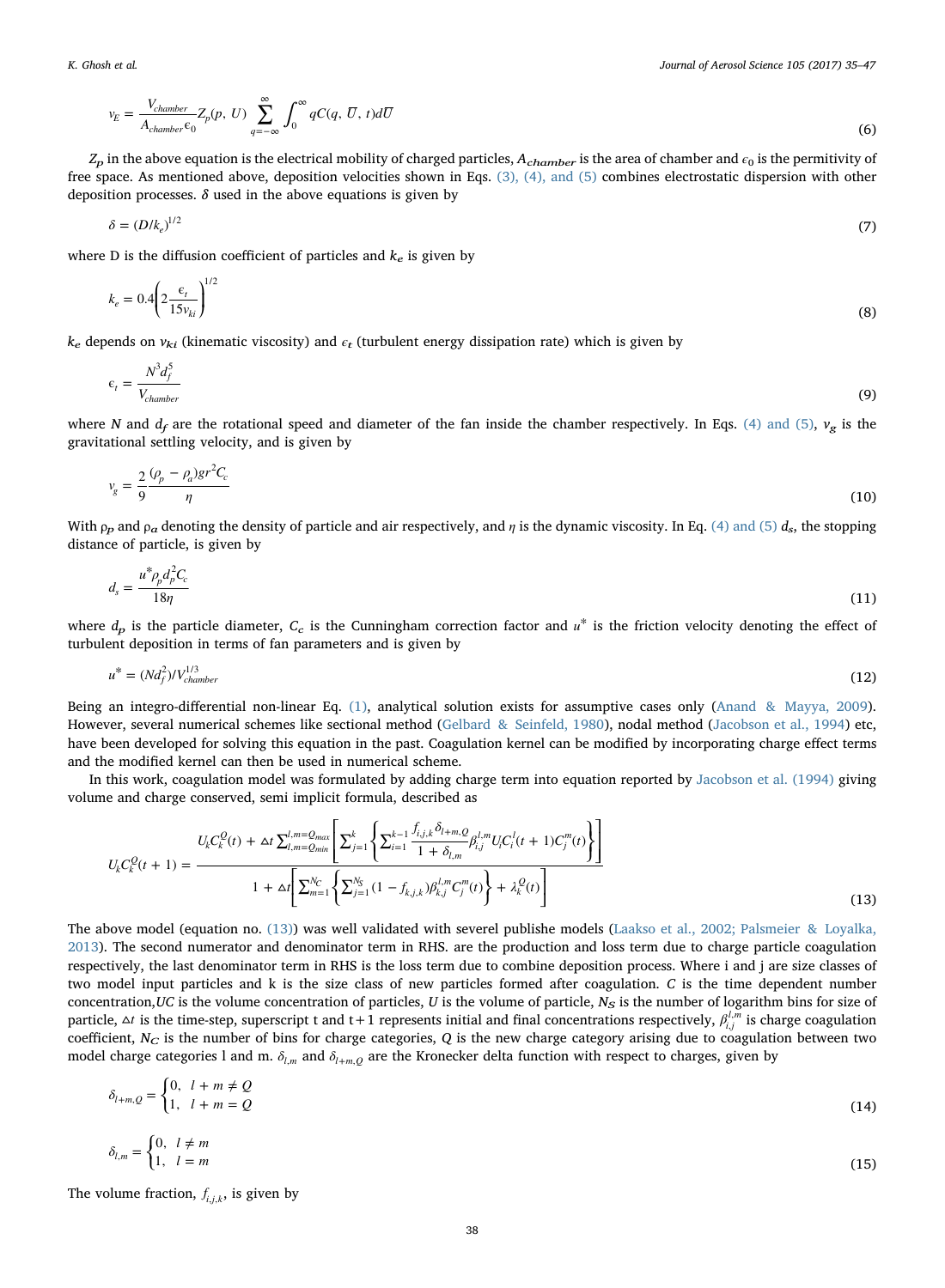$$
f_{i,j,k} = \begin{cases} \left(\frac{U_{k+1} - U_{i,j}}{U_{k+1} - U_k}\right) U_k & U_k \le U_{i,j} < U_{k+1}(k < N_S) \\ 1 - f_{i,j,k-1} & U_{k-1} < U_{i,j} < U_k(k > 1) \\ 1 & U_{i,j} \ge U_k(k = N_S) \\ 0 & \text{all other cases} \end{cases} \tag{16}
$$

In Eq. (16), the fraction works with all types of input size distributions like monomer, geometric and random. Here  $U_i$ , is given by

$$
U_{i,j} = U_i + U_j \tag{17}
$$

## 2.2. Kernel for charged particle coagulation

To calculate the kernel for coagulation of charged particles, first we calculated the correction factor due to charge based on all electrical forces, from (Laakso et al., 2002) and (Mick et al., 1991) than updated it into the Brownian coagulation kernel. The updated Kernel for charged particle coagulation is given by

$$
\beta_{i,j}^{l,m} = \alpha_{i,j}^{l,m} \beta_{i,j}^B \tag{18}
$$

Where  $\alpha_{i,j}^{l,m}$  is the correction due to charge and  $\beta_{i,j}^B$  is the particle Brownian coagulation coefficient.  $\beta_{i,j}^B$  includes all transition corrections as proposed by Fuchs using interpolation formula.

## 2.2.1. Correction factor due to charge

The correction factor  $\alpha_{i,j}^{l,m}$  was calculated from electrostatic, image and ion induced Van der Waal's forces due to charge on particle in accordance with reported literature (Howard et al., 1973; Ball and Howard, 1971; Mick et al., 1991) and (Laakso et al., 2002). In the case of repulsive force, correction factor was taken from Laakso et al. (2002). After dimensional analysis; the correction factor with respect to both size and charge was reformed as:

$$
\alpha_{i,j}^{l,m} = exp\left[\frac{-\phi_{i,j}^{l,m}(r_m)}{KT}\right]
$$
\n(19)

In all other cases (valid for collision between neutral and charged particles also), the rearranged form will be

$$
\alpha_{i,j}^{l,m} = \frac{r_m^{2}(1 - \phi_{i,j}^{l,m}(r_m)/KT)}{R_{i,j}^{2}}
$$
\n(20)

where  $R_{i,j}$  is summation of  $R_i$  (radius of the particles for i size class) and  $R_j$  (radius of the particles for j size class). For repulsive case, in Eq. (19)  $r_m$  is the value where collision potential  $\phi$  becomes maximum. In Eq. (20),  $r_m$  is the value where right hand side numerator reaches its minimum value. The collision potential  $\phi(r)$  is

$$
\phi(r_m) = \phi_{\rm es}(r_m) + \phi_{\rm img}(r_m) + \phi_{\rm vdw}(r_m) \tag{21}
$$

where  $\phi_{es}(r_m)$  is the collision potential for electrostatic force,  $\phi_{img}(r_m)$  is the collision potential for electrical image force and  $\phi_{vdw}(r_m)$  is the ion induced Van der Waals force described by Mick et al. (1991), and further modified by Laakso et al. (2002) for multi sized particles. The Van der Waal's collision potential is given by

$$
\phi_{\text{vdw}}(r_m) = \frac{-A}{6} \left[ \frac{2R_i R_j}{r_m^2 - (R_i + R_j)^2} + \frac{2R_i R_j}{r_m^2 - (R_i - R_j)^2} + \ln \left( \frac{r_m^2 - (R_i + R_j)^2}{r_m^2 - (R_i - R_j)^2} \right) \right]
$$
(22)

where A is the Hamaker constant for NaCl particle (Israelachvili, 1992),  $r_m$  is the distance between the center of the two colliding particles. Equation for electrostatic collision potential is given by

$$
\phi_{es}(r_m) = \frac{e^2}{4\pi\epsilon_0} z_i z_j \frac{1}{R_{i,j}}
$$
\n(23)

where  $\epsilon_0$  is permittivity of free space and  $z_i$ ,  $z_j$  are the number of elementary charges for particle size i and j, respectively. The collision potential for electrical image force is described as

$$
\phi_{img}(r_m) = \frac{\epsilon_r - 1}{\epsilon_r + 1} \frac{e^2}{8\pi\epsilon_0} \Biggl\{ (p_{ii} - 1/R_i) z_i^2 + 2p_{ij} z_i z_j + (p_{jj} - 1/R_j) z_j^2 - \frac{2z_i z_j}{R_{ij}} \Biggr\}
$$
\n(24)

where  $\epsilon_r$  is the dielectric constant of the species.  $p_{ii} = q_{jj}/\omega$ ,  $p_{jj} = q_{ii}/\omega$ ,  $p_{ij} = -q_{ij}/\omega$ ,  $\omega = q_{ii}q_{jj} - q_{ij}^2$ .  $q_{ii}$  and  $q_{jj}$  are given by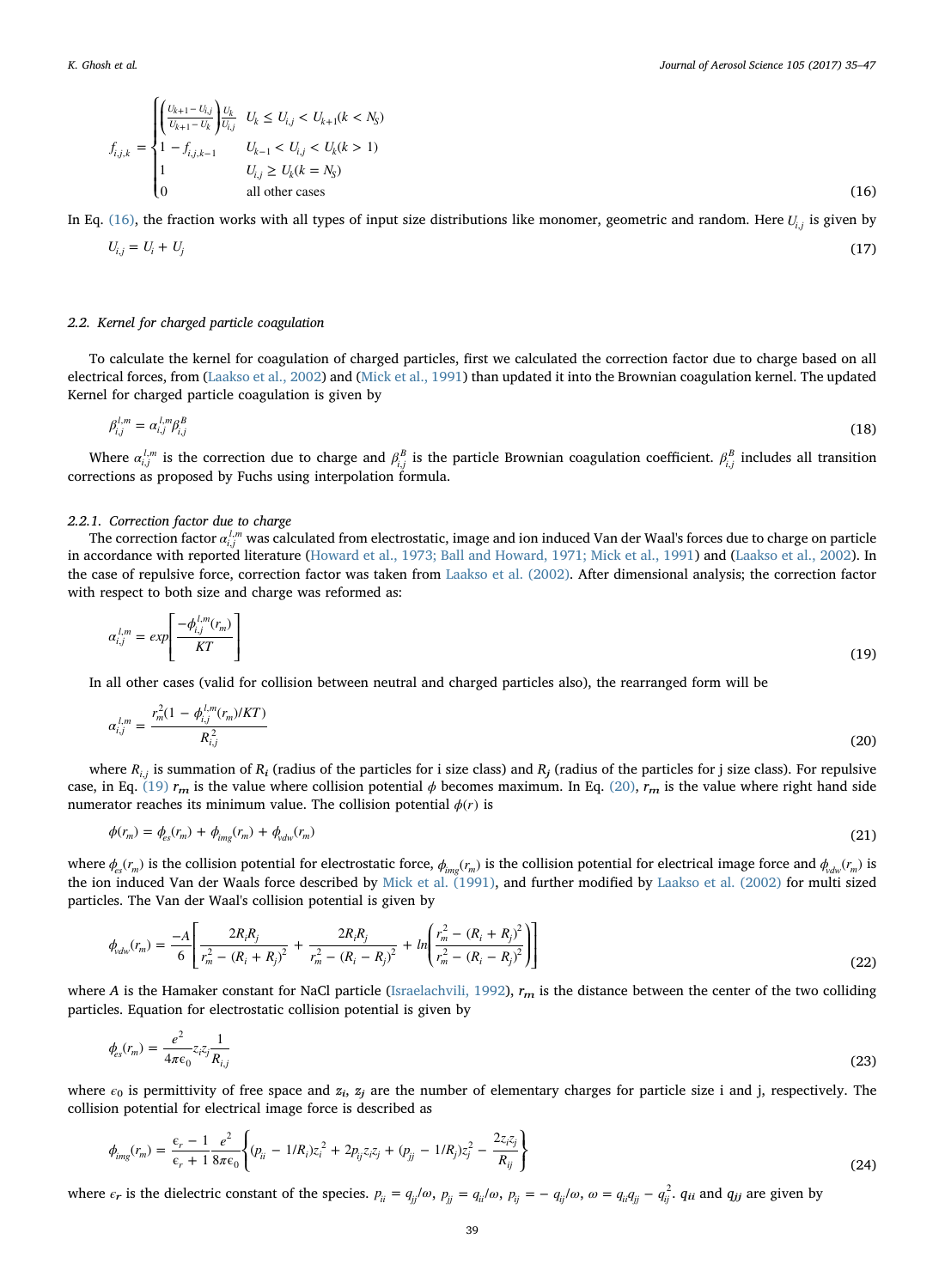$$
q_{ii} = R_i (1 - \eta_{img}) \sum_{m=0}^{\infty} [\theta^m / (1 - \eta \theta^{2m})]
$$
\n(25)

$$
q_{jj} = R_j (1 - U_{img}) \sum_{m=0}^{\infty} [\theta^m / (1 - U\theta^{2m})]
$$
\n(26)

$$
q_{ij} = - (R_i R_j / r - m)(1 - \theta^2) \sum_{m=0}^{\infty} [\theta^m / (1 - \theta^{2m+2})]
$$
\n(27)

where  $U_{img} = [(R_j + R_i \theta)/r_m]^2$ ,  $\eta_{img} = [(R_i + R_j \theta)/r - m]^2$ ,  $\theta = \gamma - (\gamma^2 - 1)^{1/2}$ .  $\gamma$  is given by

$$
\gamma = (r^2 - R_i^2 - R_j^2)/2R_iR_j
$$
\n(28)

The charge correction factor used in the above formulation provides similar results to that calculated from diffusion-mobiity equation in continuum regime (Fuchs, 1964; Yu & Turco, 1998).

The above numerical scheme (13) is independent of time steps and an accurate for studying temporal changes in size distribution as well as charge distribution, for coagulation and deposition of charged particles in a closed environment. This model is applicable to a wide size distribution (0.01 μm to 1 μm) and large charge level boundaries of  $\pm$  20 (in 41 bins). The charge boundary was chosen on the basis of charge limit of  $\pm 20$  for a 1  $\mu$  atomized particle, according to the ionic fluctuation theory of Smoluchowski (Liu & Pui, 1974). The model was computationally simulated and experimentally validated as a part of this work. Model parameters which were constant during simulations and are shown in Table 1.

#### 3. Experimental setup

Six experiments were carried out in a controlled chamber of 0.5 mtextsuperscript3 volume at ambient conditions. Fig. 1 shows the schematic representation of sampling set-up and instrumentation employed for experiments. Two fans were used to homogenize aerosols inside the chamber. Uniformity of aerosol number concentration was verified taking aerosol samples using CPC from different ports of this chamber. Temperature and Relative Humidity conditions were recorded. NaCl solution (10% w/v) was atomized using TSI atomizer (Model No. 3079) and atomized NaCl aerosols were fed to the chamber through a port using connecting tubes. On the opposite side, ELPI was connected and measurement of number and charge size distributions were made throughout the experiments. ELPI consists of a unipolar charger, impactor and electro-meter assembly. It can measure number and charge size distribution from 6 nm - 10 μm at a frequency of 10 Hz. Charger can be kept off for direct (average) charge size distribution while it must be on for converting measured current changes to number concentration. In our experiments, we timed the charger on-off for alternate 20 seconds so as to measure number size distribution and charge size distribution continuously. Grimm Scanning mobility particle sizer (SMPS) was connected through another port in the chamber. The measurement parameters of SMPS were used for model calculations.

Similar protocol was adopted for all experiments and controlling conditions were maintained nearly same as well. A typical sequence of experiment was to feed atomized aerosols to chamber to achieve number concentration of nearly  $10^6$  per  $cm^3$  where the atomization was stopped. The initial number size distribution and charge size distribution measured around peak number concentration of each experiment (i.e. at  $10^6$  per  $cm^3$ ) by ELPI was used as input conditions for the model v/s experiment comparisions. After atomization was stopped, subsequent measurements were taken in closed chamber condition. For these times, measured parameters were compared with predictions of the model.

#### 4. Results and discussion

# 4.1. Model calculation results

The charge levels on atomized NaCl aerosols were not modified during the experiments. The model simulations however made at a charge level higher than the experiments for indicative testing (to see the maximum effect of particle charge on coagulation of nebulized particles) but the number concentration was used same as the initial concentration for experiment. Inputs for the model were the particle size distribution obtained from experimental data of the SMPS instrument and charge fraction for different sizes obtained from reported literature ((Liu and Pui, 1974) and (Tsai et al., 2005)). Initial total number concentration of aerosol particle

#### Table 1

Parameters used for model calculation.

| Item                | Parameter value                                      |
|---------------------|------------------------------------------------------|
| Particle type       | Common salt (NaCl)                                   |
| Density of particle | $2.16$ gm/cc                                         |
| Temperature         | 300 kelvin                                           |
| Hamaker constant    | $5.35 \times 10^{-20}$ joule                         |
| Dielectric constant | $\sim$ 63 for 10% NaCl solution (Gavish & Promislow) |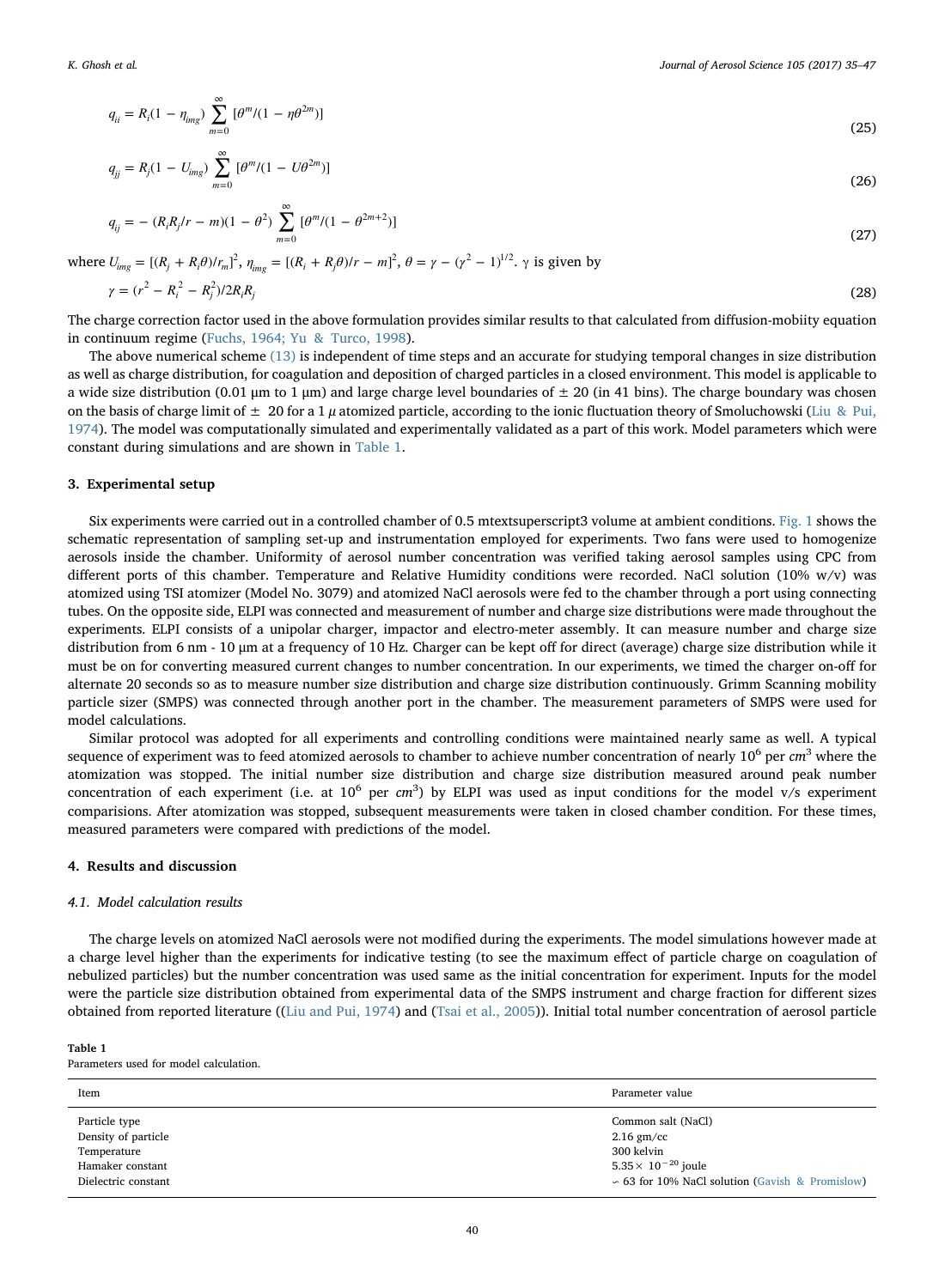

Fig. 1. Experimental setup.

was approximately 10<sup>6</sup> per cm<sup>3</sup> which is good for coagulation studies while initial charge on particles was taken from 1 (for ≤0.1 µm particles) to 20 (for 1 μm particles) which is the maximum mean charge of nebulized water particle at dielectric constant 80 (Liu and Pui, 1974).Then the model for charged particle coagulation (using Eq. (13)) was run for one hour of coagulation time period. The results are shown in Figs. 2 and 3. For charging of aerosol in ionic environment, the charge distribution is given by Boltzmann law for continuum regime (mean free path of ion > size of aerosol) (Gunn, 1955; Keefe et al., 1959); while it takes Gaussian form for free molecular regime (Matsoukas and Russell, 1997). Whereas, mean charge is approximately zero i.e. positive and negative particles for flames and radioactive chargers; charge distribution becomes unipolar for plasmas and interstellar space (Smith et al., 1999). In our work, we studied both possibilities i.e. unipolar and bipolar charged particles as a test case for model. To better understand charge effect, we took three different input charge cases as described below:

#### 4.1.1. Case 1: unipolar charge

For every size, one unipolar (negative or positive) Kronecker delta function was taken (considering charge distribution probability=1, where model charge bin matches the observed charge level). For this case, effects of electrostatic repulsion in terms of suppression of coagulation rates can be explored.

### 4.1.2. Case 2: uncharged

Coagulation w/o charge case is simply obtained from Eq.  $(13)$  after setting q = 0. Using this, we can determine the extent of charge effect on coagulation process.

# 4.1.3. Case 3: bipolar charge

It is an enhancement of coagulation case, where for every size, one bipolar Kronecker delta charge distribution (probability=0.5 for each pole) was taken (Park et al., 2005; Borra et al., 1999).

Fig. 2 compares the coagulation for above discussed cases in terms of depletion of total number concentration with time. Simulation result ignoring electrostatic dispersion has also been plotted for comparison. Uncharged particles (case 2) refer to a scenario where the effect of coagulation increases the size of the particles affecting their background deposition rates, subsequently. This is contrasted with the case of unipolar charged particles (case 1) when electrostatic dispersion is not taken into account. In this case, although diffusional deposition and gravitational settling still operates, the inhibition of coagulation does not allow particle sizes to grow thereby making their depletion rate far slower. When electrostatic dispersion is introduced on unipolar charged case (case 4), highest depletion rates are seen clearly pointing at dominating role of electrostatic dispersion in the removal of particles. It



Fig. 2. Model predicted depletion of number concentration inside the chamber.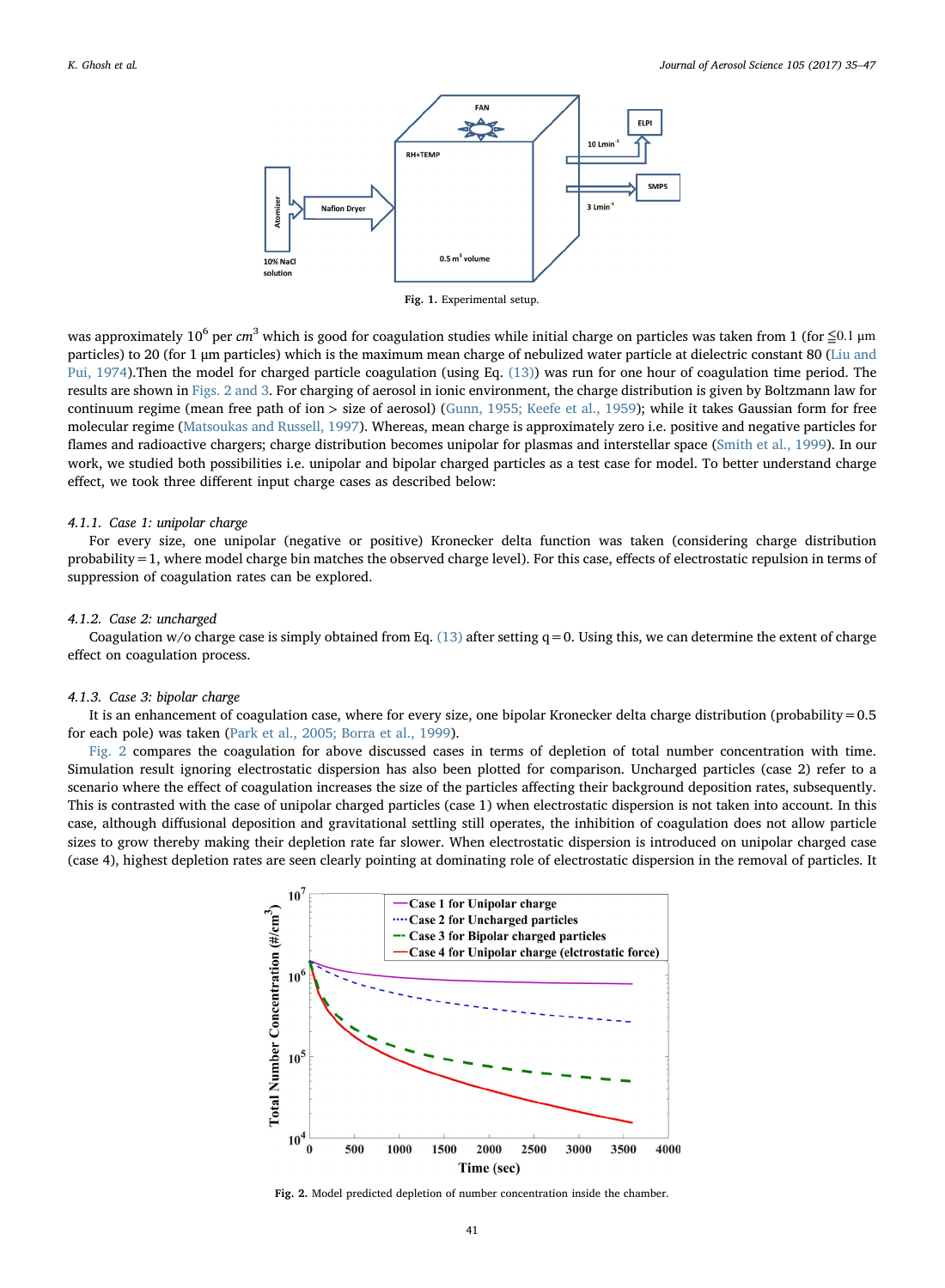

Fig. 3. Model predicted evolved size distribution for 100 sec (Triangular lines) and for 1000 sec (Circular lines).

must be noted that the charge levels introduced are compared favorably with the charges that would be acquired by particles subjected to any unipolar charging such as charging of particles by ionizers (Mayya et al., 2004). For the case of bipolar charged particles (case 3), electrostatic attraction between the unlike charged particles enhances their coagulation rates increasing gravitational precipitation, substantially. It could be inferred that both unipolar and bipolar charging have a potential to increase deposition rate of particles either by introducing electrostatic repulsion or by enhancing coagulation by attraction. These observations confirms the role of electrostatic charge on aerosol dynamics. Also, near parallel slope for uncharged and bipolar charged particles at later times indicate common role of background deposition processes (i. e. loss of charge for bipolar charged particles).

More detailed evidence for above discussed summary conclusions can also be drawn by looking at evolution of size distribution spectra of particles shown in Fig. 3. This figure represents the evolution of particle size distribution after interaction time of 100 and 1000 seconds for above cases (uncharged, unipolar with electrostatic dispersion and bipolar). The change in size distribution was seen to be in accordance with Fig. 2. Highest shift in size distribution was seen for bipolar charged particle case (case 3) followed by the case of uncharged (case 2) and unipolar charged particles (case 1), respectively. For bipolar charge case, charged particle coagulation effect was seen to be pronounced compared to the case of uncharged particles, indicating significant effect of charge on Brownian coagulation of charged aerosols. For this case, evolution of size spectrum can clearly be observed with indication of evolution of secondary mode which got enhanced at 1000 seconds. The effect of unipolar charge (with electrostatic dispersion) on the coagulation (relative to coagulation of bipolar charged particles) could not be seen while comparing size distributions at 100 seconds. However, after allowing coagulation for longer times, modification in size spectrum could be seen, as well mostly in terms of reduction of number concentration. At 1000 seconds, relative effect of charged particle coagulation was clearly seen in narrowing of size distribution for case 1 (i. e. unipolar charged particles) and broadening for case 3 (i. e. bipolar charged particles) as compared to the case of uncharged particles case (case 2). In addition to that, due to the strong effect of electrostatic dispersion, particle deposition enhanced dramatically, as evident in Fig. 2 as well.

Our charged particle coagulation model results show very rapid coagulation effect for bipolar charged particles, similar to results found in reported literature (Palsmeier & Loyalka, 2013). Within 100 sec, the peak number concentration depletes to approximately



Fig. 4. Effect of deposition on volume concentration for chamber conditions.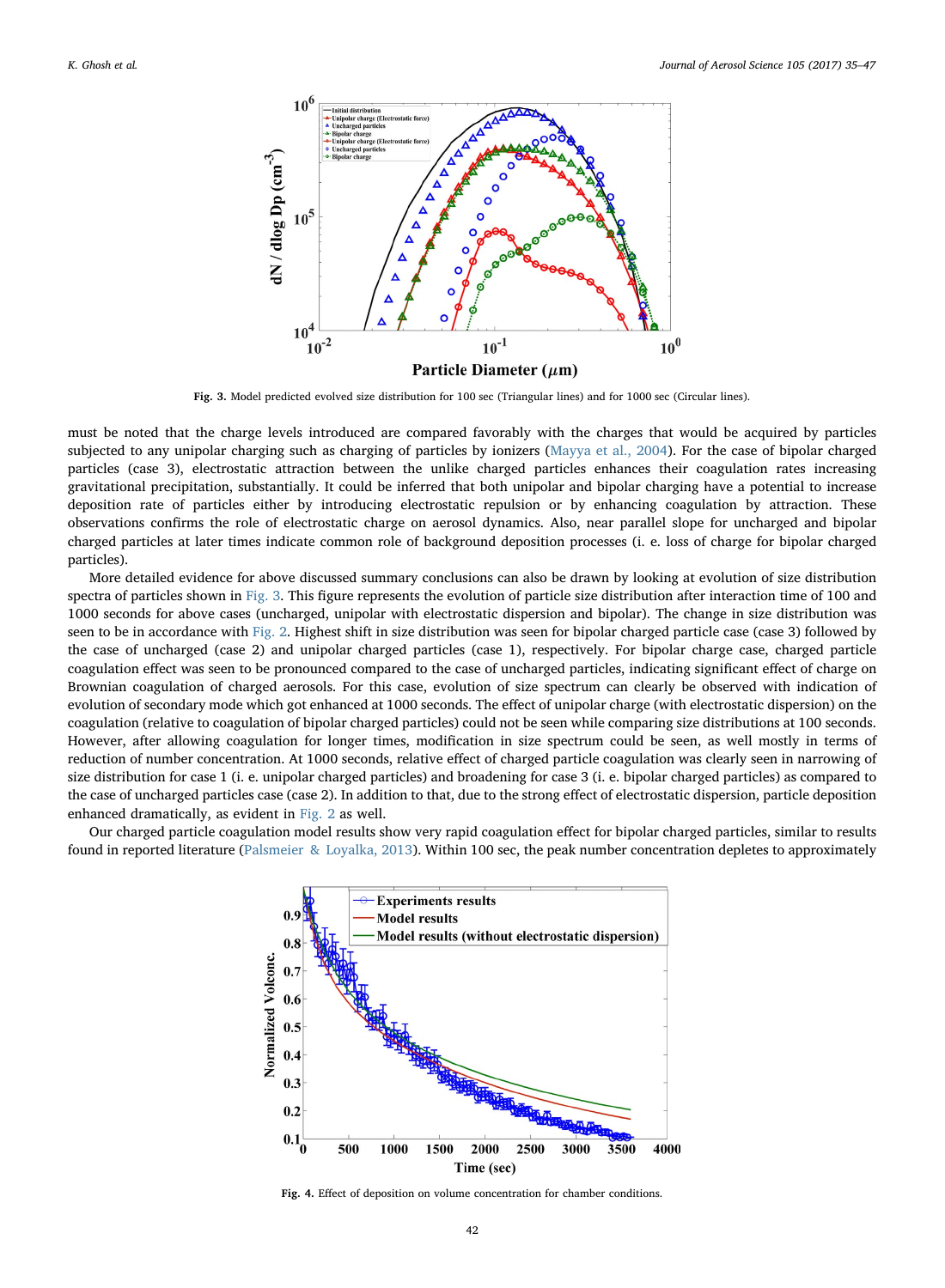three times the initial peak value. On the basis of model results, it can be inferred that for any realistic highly charged nebulized particle system, bipolar charged particle coagulation can significantly change the total number concentration as well as the particle size distribution. On the other-hand, electrostatic dispersion fully dominated in the case of unipolar charged. Subsequently, we tested our model using measurements from experiments carried out with atomized and dried NaCl aerosols as described below.

# 4.2. Comparison of model and experiment results

The changes in number concentration and particle size distribution for nebulized charged particle were calculated using our charged particle coagulation model (Eq. (13)), and the results were validated against experiments. The standard input conditions used in the model are given in the experimental section.The input particle size distributions were taken from ELPI instruments.We took eleven logarithm size bins (N<sub>S</sub>) between 0.01 μm to 1 μm and twenty one linear charge bins (N<sub>C</sub>) between −10 to +10. Besides this, we also calculated coagulation for uncharged particle case (case 2) using (Eq. (13)) after setting  $q=0$ . For our experiments, deposition and coagulation both play a significant role in reducing total particle number concentration with time. As coagulation conserves mass, depletion of volume concentration (mass) with time can happen only due to depositions inside the chamber (assuming no change in particle density during this period) (Jacobson et al., 1994). We compared our deposition model results (equation no. (2)) with experimental data, the results for which are shown in Fig. 4.

As observed in Fig. 4, model results for both cases (with or without electrostatic dispersion) were close to the experimental observations. The over-prediction of model at later phase may be due to the fact that the assumption of uniform mixing may not be valid at late times possibly due to the onset of gravitational stratification effects.

Fig. 5 shows the changes in absolute average charge of particle as a function of size of nebulized particle. This figure compares the results obtained from Boltzmann equilibrium charge model calculation (Hinds, 2012) with that of experimental measurements at the peak of total concentration of particles. In our experiments, average absolute charge measured by ELPI instrument closely matched the Boltzmann model calculation results for lower sizes. High concentration of NaCl solution (∽10%) for generating charged aerosol particle could be the reason for the charge level being reasonably close to Boltzmann equilibrium charge (Tsai et al., 2005). However after 0.3 μm, observed charge levels become higher than Boltzmann charge level for all six experiments. So for charged particle coagulation model calculation, we divided the input charge distribution into two cases. For first case, we directly input charge distribution as Boltzmann charge distribution for every size of particle. For second case, we used bipolar delta charge function for every size of particle by taking charge probability distribution=0.5 (Park et al., 2005; Borra et al., 1999) for each pole, where input model charge levels match with experiment values.

Fig. 6 shows the comparison between the experiment and charged particle coagulation model derived results for depletion in total number concentration of particle with time. For comparison, we have also plotted the results of coagulation model for uncharged particles. Interestingly, we observed that all model results show appreciable agreement with experiment results. This was expected for charged particle coagulation models but not for w/o charge model. On further investigation, we realized that in the experiment, our peak number concentration occurred at 0.1 μm (shown in Fig. 7) and average charge level around 0.1 μm sized particles (see Fig. 5) was very low (∽0.1) for observing significant effect on charged particle coagulation process. Also, there was possibility of mixture of unipolar and bipolar charge distribution. In order to dwell further, we compared particle size distributions for observing charged particle coagulation effects closely, the results for which are shown in Fig. 7.

This figure compares evolution of particle size distribution as an effect of coagulation for interaction time of 2, 20 and 40 min. Here, experimental results have been plotted with model simulations for all cases (uncharged, Boltzmann charged, Bipolar charged particles). The best agreement with experiment data was observed for charged particle (delta bipolar) coagulation model. However, the number concentration peak occurring at approximately 0.1 μm size of particle does not match with any of the simulated results. The pattern was, however, seen to be similar for all time levels. In the case of low charge levels (as in real cases), it is always difficult to determine effect of charge on coagulation dynamics in the presence of background deposition. Incorporating size-dependent background deposition model, we tried to carefully observe even minimal effects of charge on coagulation dynamics. On a gross level



Fig. 5. Effect of particle size on average charge for A) Boltzmann distribution B) Experiments.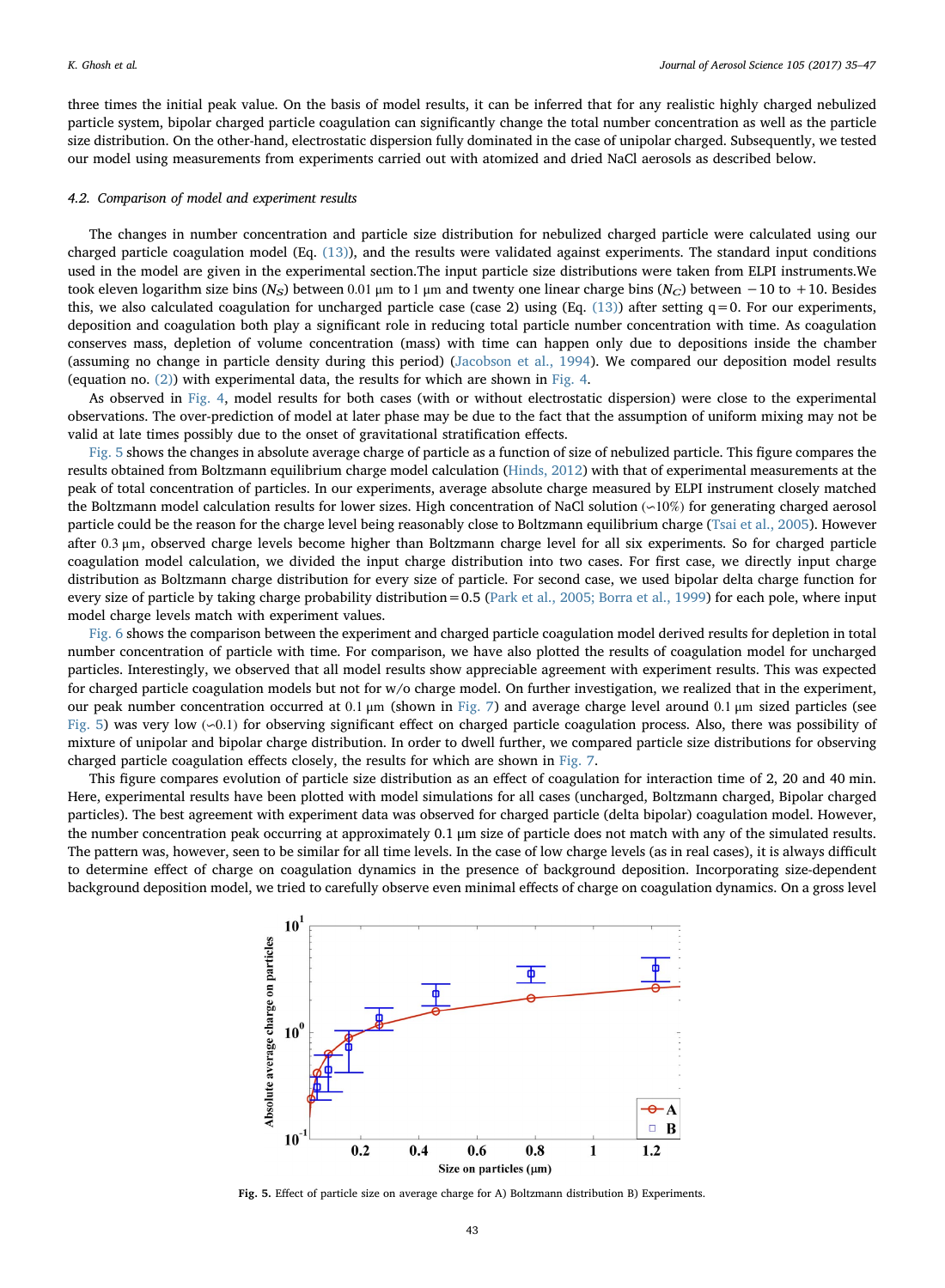

Fig. 6. Depletion of number concentration as an effect of charged particle coagulation: theory and experiment.

(as seen in Figs. 6 and 7), small difference of modifying coagulation kernel was observed, although experimental results were seen to be closer to the charged particle coagulation model. For the next step, to see the charged particle coagulation effect, we chose four particle sizes having relatively higher charge level than Boltzmann equilibrium charge. Results are shown in Fig. 8.

Fig. 8 shows the comparison between model and experiment results for depletion in particle number concentration with time for coagulation of uncharged and charged particles. Four sub-figurers represents four different sizes of aerosol particles: (a) 158 nm, (b) 263 nm, (c) 458 nm and (d) 750 nm (consistent with the mean size of ELPI stages for which charge levels were measured). Out of the three different model calculations, delta bipolar charge model shows closer agreement with experimental values for all four sizes. For 158 nm sized particles, observed charge level was less than Boltzmann charge level, so we found less effect of charge on the coagulation process. For other sizes, it clearly shows that with increasing size of particle, carrying capacity of charge on particle also increases, which leads to an increase in the charged particle coagulation process. In absence of accurate charge distribution data (as we could only measure average charge on particle sizes), the model predictions could not be improved further. Apart from the unexplored deviation of measured charge distribution with respect to assumed charge distribution for higher size particles, another possible reason of observed differences could be gravitational stratification effects. Nevertheless, model results were found to be closer to experimental predictions for all cases. A clear effect of charge was seen on coagulation process in our model calculations which was validated further with our experimental data under limitations for particle sizes less than 1 μm.

# 5. Conclusion

This work discusses the development of a model which can successfully be used for study the coagulation of charged particles. The developed model has been tested against unipolar and bipolar charge levels on particle sizes. A significant effect of charge on coagulation dynamics was observed while comparing coagulation of uncharged case (case 2) with bipolar case (case 3). In absence of electrostatic dispersion effects, coagulation was seen to be inhibited for unipolar charged particles. However depletion rate was seen to be drastically increasing when electrostatic dispersion was included in the model. Six controlled experiments using nebulized NaCl



Fig. 7. Evolution of size distribution: theory and experiment.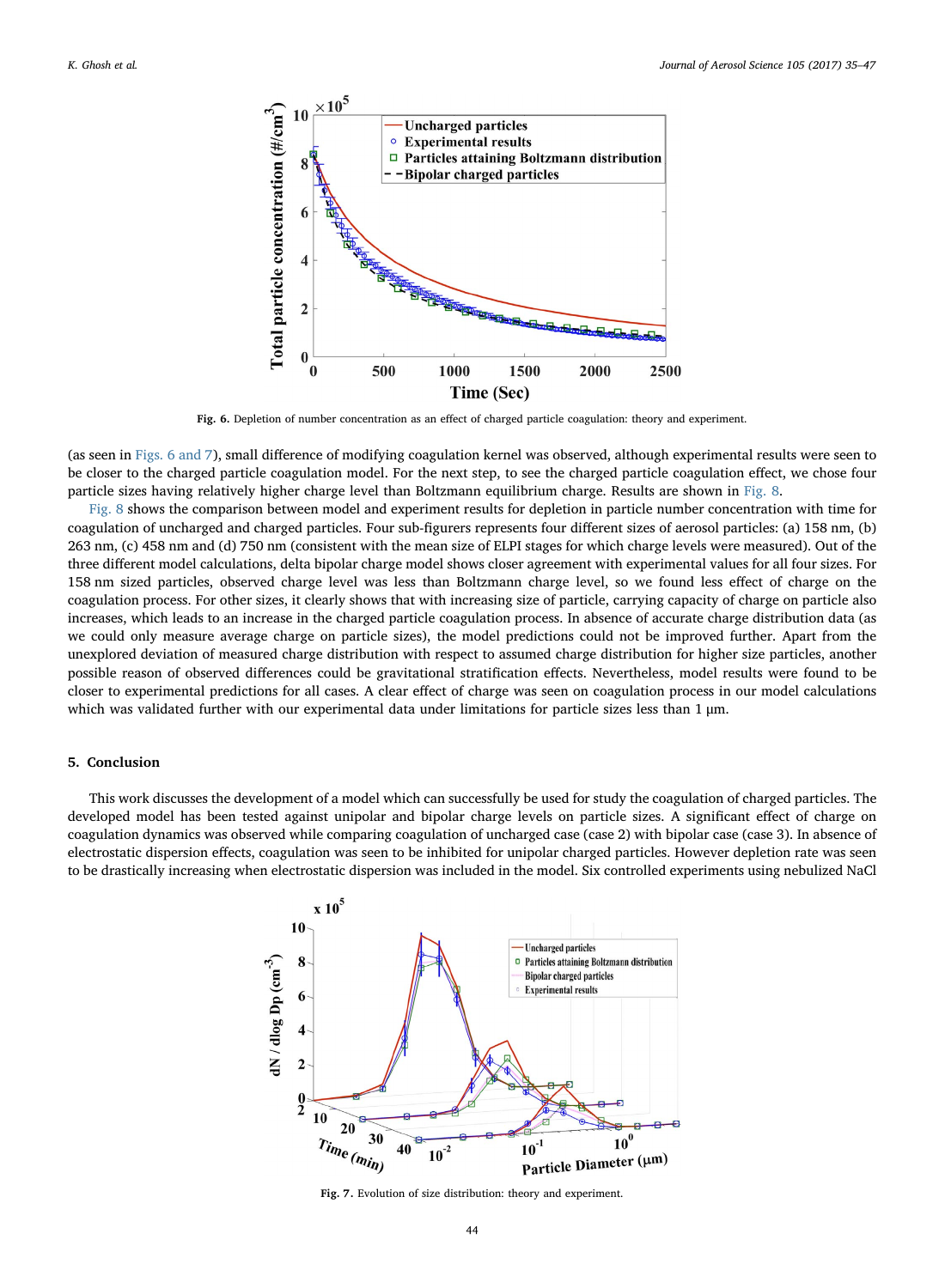

Fig. 8. Depletion of number concentration for different sizes: theory and experiment.

aerosols were performed and the results of the measurements have been used for validating the model. Average charge levels measured on different particle sizes were compared with Boltzmann equilibrium charge distribution and an agreement was seen for lower particle sizes. In absence of measurement of charge size distribution, different cases were assumed for the same. Model was seen to predict charge particle coagulation induced number concentration depletion closely for Boltzmann and bipolar charge cases. However for larger sizes (where the charge carried by particle is relatively higher), delta bipolar charge case was found to be closer to experiments.

The coagulation kernel used in this model includes various depositional effects (settling, diffusion, electrostatic dispersion) in addition to charge correction. In contrast to previous studies, electrostatic dispersion term has been added in the depositional framework itself. Incorporation of size dependent background deposition model provide a realistic frame work for closed chamber dynamics (applications). The results from validation experiments are important in view of role of charge in lung delivery applications. This model can be used as a standard for any charged particle coagulation process application in several domains such as atmospheric applications, surface deposition, particle generation, weather simulation etc.This model based on volume and charge concentration conserved approach provides the user an ability to use of wide range of charge and size distribution for charged particle coagulation with good accuracy.

#### Acknowledgment

The present study was supported in part by Health, Safety and Environmental group, Bhabha Atomic Research Centre,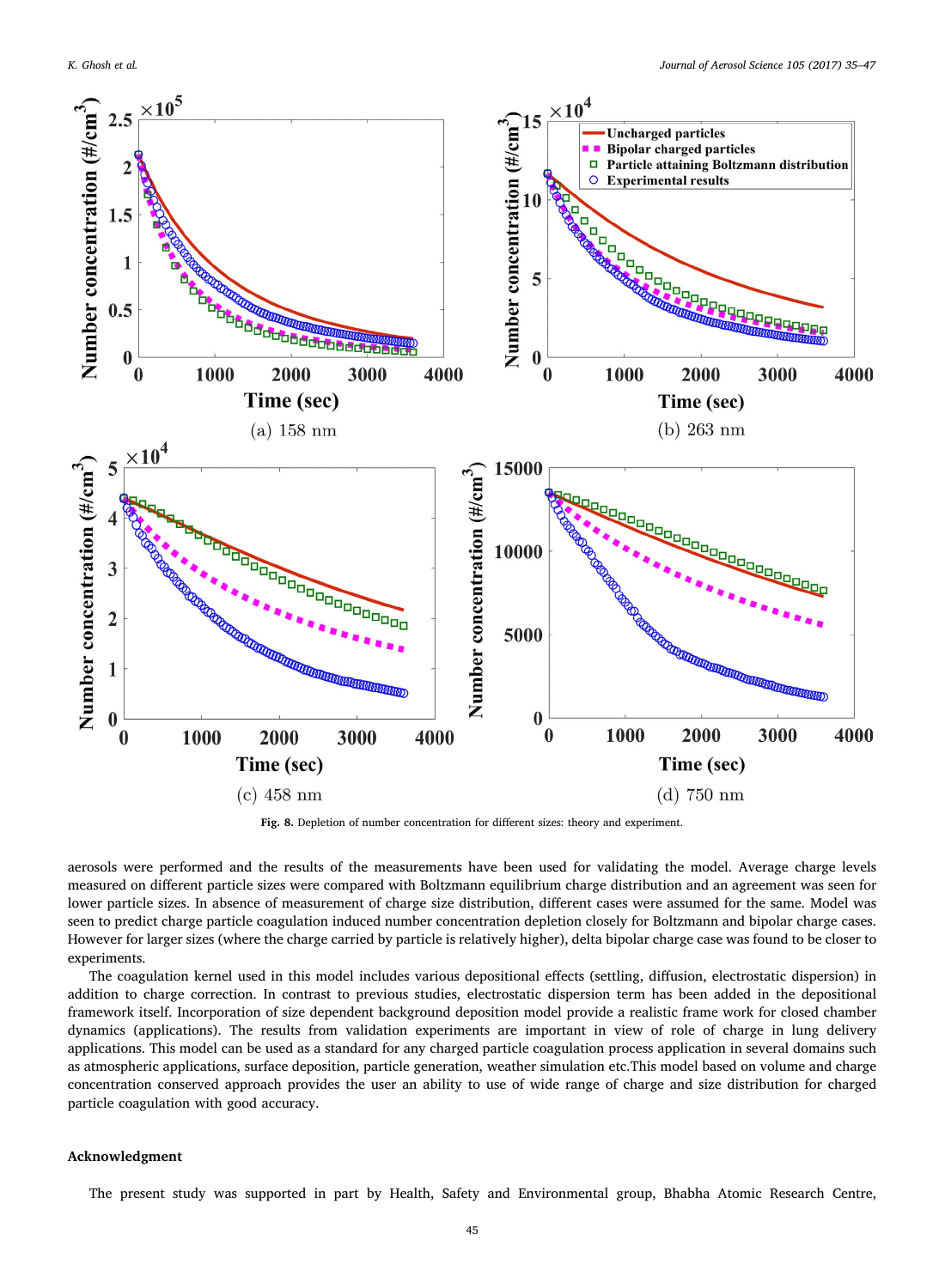Government of India. The authors also gratefully acknowledge the financial support provided by Board of Research in Nuclear Science (BRNS), Department of Atomic Energy (DAE), Government of India to conduct this research under project no. 36(2,4)/15/ 01/2015-BRNS.

#### References

- Adachi, M., Okuyama, K., & Kousaka, Y. (1981). Electrostatic coagulation of bipolarly charged aerosol particles. Journal of Chemical Engineering of Japan, 14(6), 467–473.
- Ahn, K., Yoonm, J., Yang, T., & Choi, M. (2001). Nano sio2 particle agglomeration control in a furnace reactor with electro-spray assisted synthesis. In International Symposium on Nanoparticles: Aerosols and Materials, pp. 64–67.
- Alonso, M., & Alguacil, F. J. (2007). Penetration of aerosol undergoing combined electrostatic dispersion and diffusion in a cylindrical tube. Journal of Aerosol Science, 38(5), 481–493.
- Anand, S., & Mayya, Y. (2009). Coagulation in a diffusing gaussian aerosol puff: comparison of analytical approximations with numerical solutions. Journal of Aerosol Science, 40(4), 348–361.
- Ball, R., & Howard, J. (1971). Electric charge of carbon particles in flames. In Symposium (International) on Combustion, Vol. 13, Elsevier, 1971, pp. 353-362.
- Borra, J., Camelot, D., Chou, K.-L., Kooyman, P., Marijnissen, J., & Scarlett, B. (1999). Bipolar coagulation for powder production: micro-mixing inside droplets. Journal of Aerosol Science, 30(7), 945–958.
- Chen, D.-R., Pui, D. Y., Hummes, D., Fissan, H., Quant, F., & Sem, G. (1998). Design and evaluation of a nanometer aerosol differential mobility analyzer (nano-dma). Journal of Aerosol Science, 29(5), 497–509.
- Crump, J. G., & Seinfeld, J. H. (1981). Turbulent deposition and gravitational sedimentation of an aerosol in a vessel of arbitrary shape. Journal of Aerosol Science, 12(5), 405–415.
- Dhanorkar, S., & Kamra, A. (2001). Effect of coagulation on the particle charge distribution and air conductivity. Journal of Geophysical Research: Atmospheres (1984– 2012), 106(D11), 12055–12065.
- Ellasson, B., Egli, W., Ferguson, J., & Jodeit, H. (1987). Coagulation of bipolarly charged aerosols in a stack coagulator. Journal of Aerosol Science, 18(6), 869–872. Erven, J.v., Moerman, R., & Marijnissen, J. C. (2005). Platinum nanoparticle production by ehda. Aerosol Science and Technology, 39(10), 941–946.
- Friedlander, S. (1983). Dynamics of aerosol formation by chemical reaction<sup>\*</sup>. Annals of the New York Academy of Sciences, 404(1), 354-364.
- Fuchs, N. (1964). The mechanisms of aerosols.
- Fujimoto, T., Kuga, Y., Pratsinis, S. E., & Okuyama, K. (2003). Unipolar ion charging and coagulation during aerosol formation by chemical reaction. Powder technology, 135, 321–335.
- Fuks, N. A. (1989). The mechanics of aerosols. Dover Publications.
- Gavish, N., & Promislow, K. Dependence of the dielectric constant of electrolyte solutions on ionic concentration, arXiv preprint arXiv:1208.5169
- Gelbard, F., & Seinfeld, J. H. (1978). Numerical solution of the dynamic equation for particulate systems. Journal of Computational Physics, 28(3), 357–375. Gelbard, F., & Seinfeld, J. H. (1980). Simulation of multicomponent aerosol dynamics. Journal of Colloid and Interface Science, 78(2), 485–501.
- Grinshpun, S. A., Adhikari, A., Honda, T., Kim, K. Y., Toivola, M., Ramchander Rao, K., & Reponen, T. (2007). Control of aerosol contaminants in indoor air: combining the particle concentration reduction with microbial inactivation. Environmental Science Technology, 41(2), 606–612.
- Gunn, R. (1955). The statistical electrification of aerosols by ionic diffusion. Journal of Colloid Science, 10(1), 107–119.
- Hinds, W. C., & Kennedy, N. J. (2000). An ion generator for neutralizing concentrated aerosols. Aerosol Science Technology, 32(3), 214–220.
- Hinds, W. C. (2012). Aerosol technology: properties, behavior, and measurement of airborne particles. John Wiley & Sons.
- Howard, J., Wersborg, B., & Williams, G. (1973). Coagulation of carbon particles in premixed flames. Faraday Symposia of the Chemical Society, 7, 109–119.
- Israelachvili, J. N. (1992). Intermolecular and surface forces: With applications to colloidal and biological systems (colloid science).
- Jacobson, M. Z., Turco, R. P., Jensen, E. J., & Toon, O. B. (1994). Modeling coagulation among particles of different composition and size. Atmospheric Environment, 28(7), 1327–1338.
- Jiang, J., Lee, M.-H., & Biswas, P. (2007). Model for nanoparticle charging by diffusion, direct photoionization, and thermionization mechanisms. Journal of Electrostatics, 65(4), 209–220.
- Joshi, M., Sapra, B., Khan, A., Kothalkar, P., & Mayya, Y. (2010). Thoron (220 rn) decay products removal in poorly ventilated environments using unipolar ionizers: dosimetric implications. Science of the Total Environment, 408(23), 5701–5706.
- Keefe, D., Nolan, P.J., & Rich, T.A. (1959). Charge equilibrium in aerosols according to the boltzmann law. In Proceedings of the Royal Irish Academy. Section A: Mathematical and Physical Sciences, JSTOR, pp. 27–45.
- Keskinen, J., Pietarinen, K., & Lehtimäki, M. (1992). Electrical low pressure impactor. Journal of Aerosol Science, 23(4), 353–360.
- Khan, A., Modak, P., Joshi, M., Khandare, P., Koli, A., Gupta, A., Anand, S., & Sapra, B. (2014). Generation of high-concentration nanoparticles using glowing wire technique. Journal of Nanoparticle Research, 16(12), 1–8.
- Kousaka, Y., Okuyama, K., Adachi, M., & Ebie, K. (1981). Measurement of electric charge of aerosol particles generated by various methods. Journal of Chemical Engineering of Japan, 14(1), 54–58.
- Laakso, L., Mäkelä, J. M., Pirjola, L., & Kulmala, M. (2002). Model studies on ion-induced nucleation in the atmosphere. Journal of Geophysical Research: Atmospheres (1984–2012), 107(D20) (AAC-5).
- Lee, H. M., Kim, C. S., Shimada, M., & Okuyama, K. (2005). Bipolar diffusion charging for aerosol nanoparticle measurement using a soft x-ray charger. Journal of Aerosol Science, 36(7), 813–829.
- Liu, B. Y., & Pui, D. Y. (1974). Electrical neutralization of aerosols. Journal of Aerosol Science, 5(5), 465–472.
- Matsoukas, T., & Russell, M. (1997). Fokker-planck description of particle charging in ionized gases. Physical Review E, 55(1), 991.
- Mayya, Y., Sapra, B., Khan, A., & Sunny, F. (2004). Aerosol removal by unipolar ionization in indoor environments. Journal of Aerosol Science, 35(8), 923–941.
- McMurry, P., & Rader, D. (1985). Aerosol wall losses in electrically charged chambers. Aerosol Science and Technology, 4(3), 249–268.
- Mick, H., Hospital, A., & Roth, P. (1991). Computer simulation of soot particle coagulation in low pressure flames. Journal of Aerosol Science, 22(7), 831-841.
- Nakaso, K., Han, B., Ahn, K., Choi, M., & Okuyama, K. (2003). Synthesis of non-agglomerated nanoparticles by an electrospray assisted chemical vapor deposition (escvd) method. Journal of Aerosol Science, 34(7), 869–881.
- Oron, A., & Seinfeld, J. H. (1989). The dynamic behavior of charged aerosols: Iii. simultaneous charging and coagulation. Journal of Colloid and Interface Science, 133(1), 80–90.
- Palsmeier, J. F., & Loyalka, S. K. (2013). Evolution of charged aerosols: role of charge on coagulation. Nuclear Technology, 184(1), 78–95.
- Park, S., Lee, K., Shimada, M., & Okuyama, K. (2005). Coagulation of bipolarly charged ultrafine aerosol particles. Journal of Aerosol Science, 36(7), 830–845. Sapra, B., Mayya, Y., Khan, A., Sunny, F., Ganju, S., & Kushwaha, H. (2008). Aerosol studies in a nuclear aerosol test facility under different turbulence conditions. Nuclear Technology, 163(2), 228–244.
- Shimada, M., Okuyama, K., Kousaka, Y., Okuyama, Y., & Seinfeld, J. H. (1989). Enhancement of brownian and turbulent diffusive deposition of charged aerosol particles in the presence of an electric field. Journal of Colloid and Interface Science, 128(1), 157–168.
- Shimada, M., Okuyama, K., & Kousaka, Y. (1989). Influence of particle inertia on aerosol deposition in a stirred turbulent flow field. Journal of Aerosol Science, 20(4), 419–429.
- Simones, M. P., & Loyalka, S. K. (2015). Measurements of charged aerosol coagulation. Nuclear Technology, 189(1), 45–62.
- Simones, M. P., Loyalka, S. K., Duffy, C., MacLoughlin, R., Tatham, A., & Power, P. (2014). Measurement of the size and charge distribution of sodium chloride particles generated by an aeroneb pro® pharmaceutical nebulizer. European Journal of Nanomedicine, 6(1), 29–36.